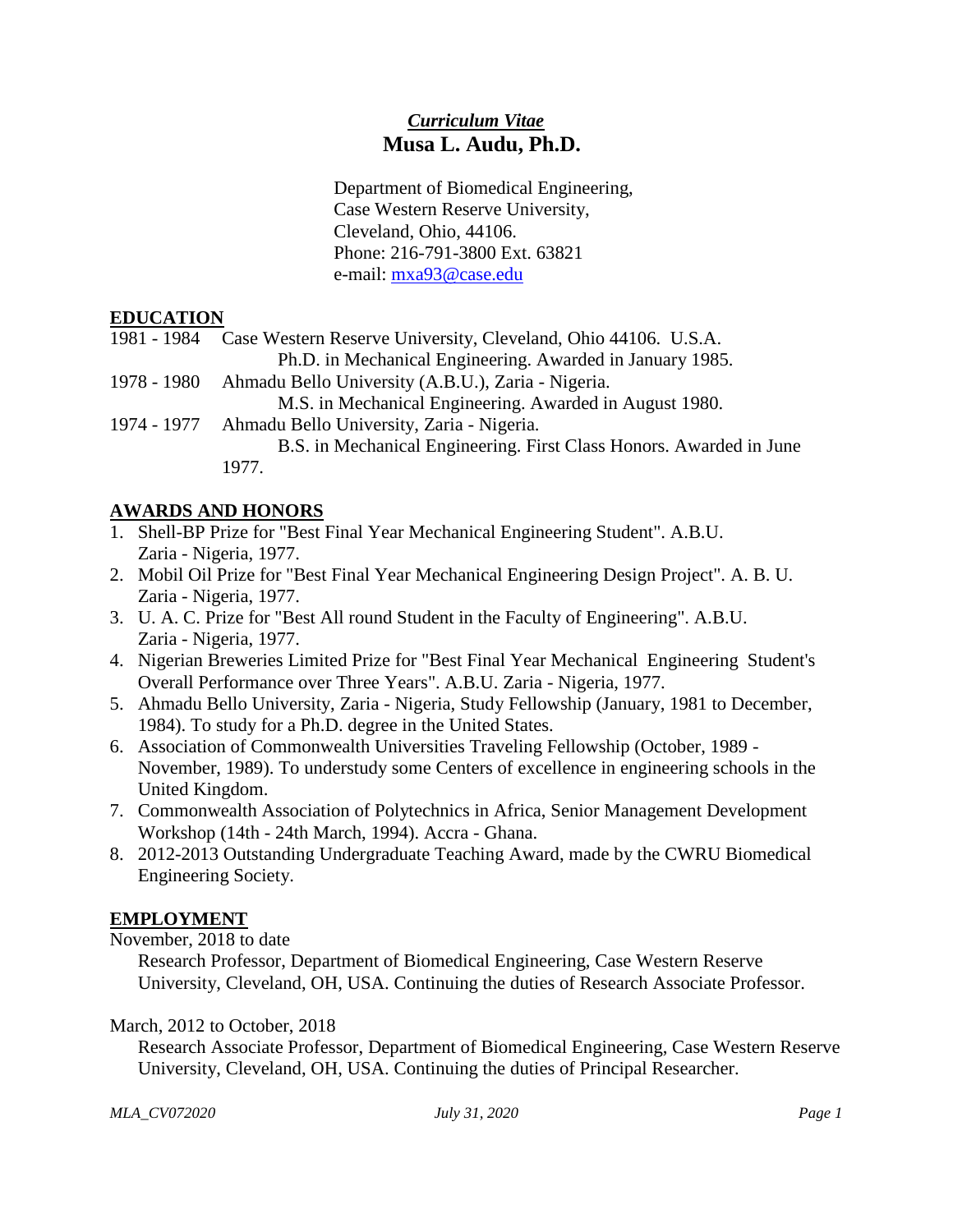May, 2000 to February, 2012

- 1. Principal Researcher, Department of Biomedical Engineering, Case Western Reserve University, Cleveland, OH, USA. Developing mathematical/computer models for simulation of human standing posture and balance; being research on NIH/VA-Funded projects on restoration of function to individuals with spinal cord injury through Functional Electrical Stimulation (FES).
- 2. Teaching assignments at CWRU: EBME/EMAE 402 Muscles, Biomechanics and Control of Movement (dynamics portion), EBME 309 – Modeling of Biomedical Systems (biomechanical modeling aspect). Also taught EMAE 415 on 'as needed basis'.

April, 1992 – May, 2000

- 1. Rector (President), The Federal Polytechnic, Bauchi Nigeria. Responsible for the day-today administration of the Polytechnic.
- 2. I also participate in supervision of Postgraduate students at the Abubakar Tafawa Balewa University (A.T.B.U.) Bauchi - Nigeria.

### November 1988 to March, 1992

Associate Professor (Reader) and Director, Center for Industrial Studies, Abubakar Tafawa Balewa University, Bauchi - Nigeria.

- 1. Day-to-day administration of the Center.
- 2. Taught the following undergraduate courses: Control Theory, Machine Design, Engineering Mechanics. And the following postgraduate courses: Theory of Elasticity, Advanced

Dynamics, Theory of Metal Forming, Computers, Optimization and Design, Advanced Engineering Mathematics, Advanced Instrumentation and Industrial Control, Design for Production

#### August 1978 to October 1988

Graduate Assistant to Senior Lecturer, Department of Mechanical Engineering, A.B.U. Zaria - Nigeria - Duties included:

- 1. Teaching the following undergraduate courses: Dynamics, Mechanics of Machines, Machine Design, Vibrations Theory, Control Theory.
- 2. And the following Postgraduate courses: Machine Tool Design, Systems Theory.

## **PROFESSIONAL AND COMMUNITY SERVICE**

- 1. Member, Governing Council of Bauchi State Polytechnic, 1988-1991.
- 2. Director, Federal Superphosphate and Fertilizer Company, Kaduna, 1988 1992.
- 3. Chairman, Shongom Community Bank, Kaltungo, 1993 1998.
- 4. Standing Member, National Institutes of Health, Biomedical Computing and Health Informatics (BCHI) Study Section, 2017 -.
- 5. Ad-Hoc Member, Scientific Peer Advisory and Review Services (SPARS) Panel overseeing proposals submitted to Paralyzed Veterans of America (PVA) Research Foundation.
- 6. Ad-Hoc Member, Special Emphasis Panel of the National Institutes of Health reviewing specific U01 proposals.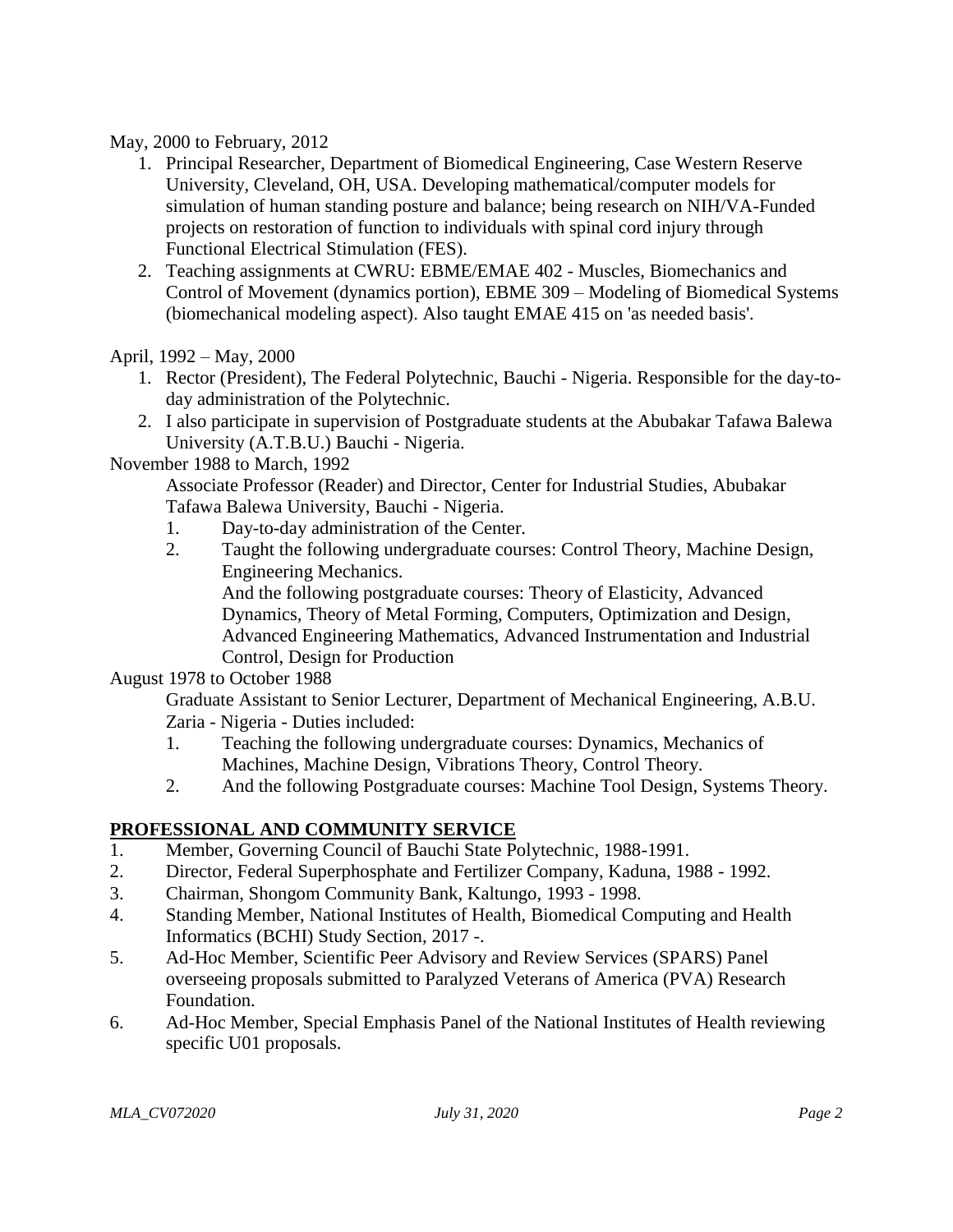#### **REVIEWER/EDITOR**

- 1. Member, Editorial Board, Nigerian Journal of Technical Education, 1998 2000.
- 2. Reviewer, Journal of Rehabilitation, Research and Development.
- 3. Reviewer, IEEE Transactions on Neural Systems & Rehabilitation Engineering.
- 4. Reviewer, 2005 IEEE International Conference on Robotics and Automation.
- 5. Reviewer, Journal of Biomechanics.
- 6. Reviewer, Neuromodulation.
- 7. Reviewer, Transactions of the ASME, Journal of Biomechanical Engineering.
- 8. Reviewer, Journal of Applied Biomechanics.
- 9. Reviewer, Medical Engineering & Physics journal.
- 10. Reviewer, Medical & Biological Engineering & Computing journal.

## **PUBLICATIONS**

Peer-Reviewed Published Journal Papers/Book Chapters

- 1. **Audu, M. L**. and Davy, D. T., "The Influence of Muscle Model Complexity in Musculoskeletal Motion Studies", Transactions of the ASME, Journal of Bioengineering Vol. 107, No. 2, pp 147 - 157, 1985 (PMID: 3999711).
- 2. Mansour, J. M. and **Audu, M. L.**, "The Passive Elastic Moment at the Knee and its Influence on Human Gait". Journal of Biomechanics, Vol. 19, No. 5, pp 369 - 373, 1986 (PMID: 3733762).
- 3. Davy, D. T. and **Audu, M. L.**, "A Dynamic Optimization Technique for Predicting Muscle Forces in the Swing Phase of Gait". Journal of Biomechanics, Vol. 20, No. 2 pp 187 - 201, 1987 (PMID: 3571299).
- 4. **Audu, M. L.** and Davy D. T. "A Comparison of Optimal Control Algorithms for Complex Bioengineering Problems" Optimal Control Applications and Methods, Vol. 9, No.1 pp 101 - 106. 1988.
- 5. **Audu, M. L.,** "Computer-Aided Kinematic Analysis of Mechanisms". Nigerian Journal of Engineering Vol. 5, No.2, pp 175 -185. 1988.
- 6. **Audu, M. L.**, "Computer-Aided Symbolic Derivation of Equations of Motion for Systems of Rigid Bodies", Journal of Engineering Research, Vol. JER-2, No.2, pp. 84 - 101, 1990.
- 7. Jolaiya, S.O., **Audu, M. L.** and Tuleun, L. T., "The Design of an Attachment for Longitudinal Turning on Single-Spindle Automatic Lathe", The Nigerian Engineer, Vol. 27, No. 3, pp. 75 - 83, 1992.
- 8. **Audu, M. L.**, "Automatic Simplification and Substitution in a Symbolic Manipulation Program", Technical Transactions of the Nigerian Society of Engineers, Vol. 29, No. 2, 1994.
- 9. **Audu, M. L.** and Obi, A.I. "A Pulse Testing Technique for the Structural Identification of the Tool-Post Complex of a Lathe Machine". Spectrum Journal, Vol. 2, Nos. 1 and 2, pp. 25 - 36, 1995.
- 10. **Audu, M. L.**, "An Apparatus for the Study of the Efficiency of Screw Threads", Nigerian Journal of Technical Education, Vol. 13, No. 1 and 2, pp. 69 - 77, 1996.
- *MLA\_CV072020 July 31, 2020 Page 3* 11. **Audu, M. L.**, "Design, Construction and Testing of a Demonstration Twist Drill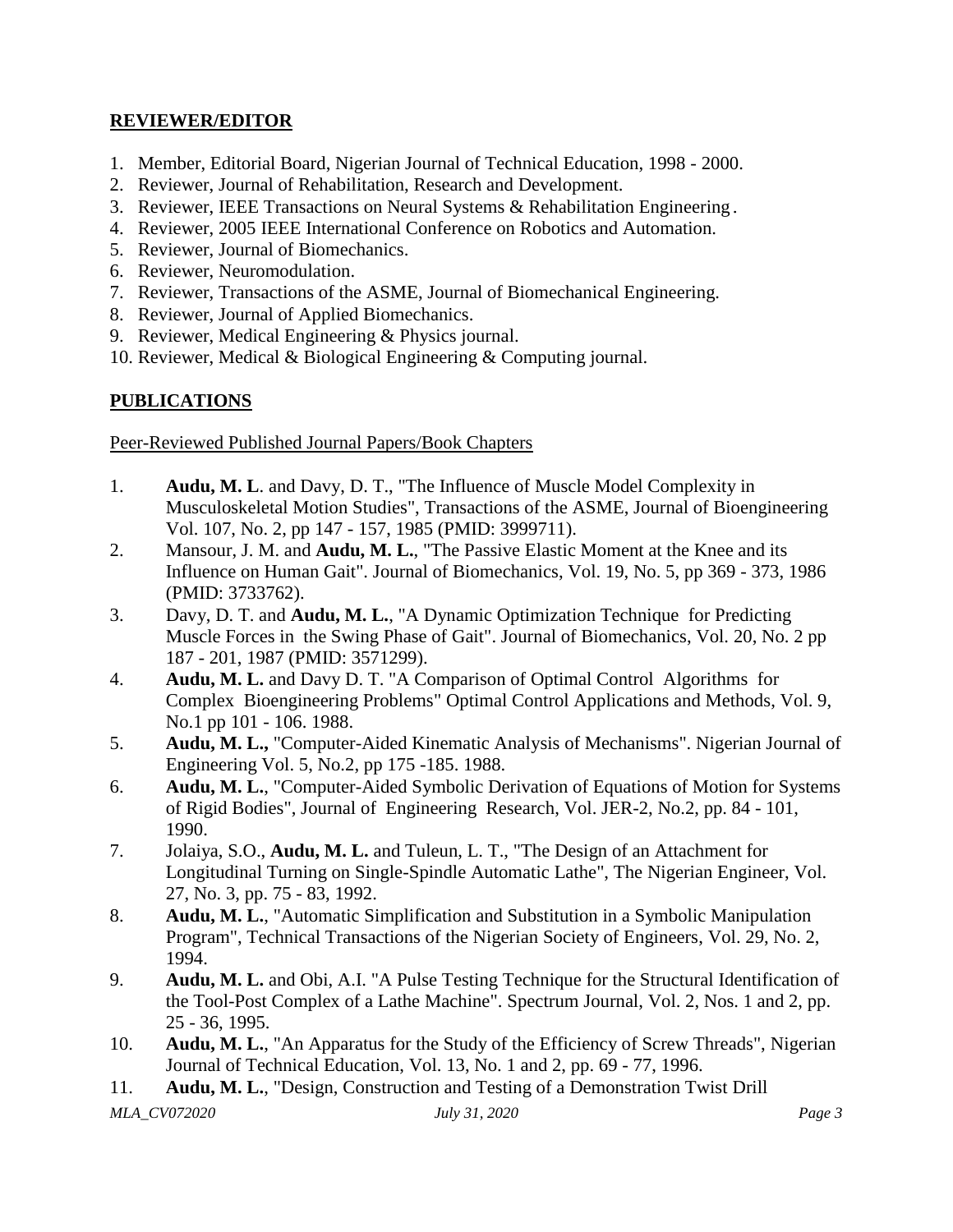Dynamometer". Spectrum Journal, Vol. 3, Nos. 1 and 2, pp. 43 - 53, 1996.

- 12. **Audu, M. L.** and Ali, M.D., "Design and Production of Pistons for a Small Engine", Nigerian Journal of Technical Education, Vol. 14, No. 2, pp. 1 - 14, 1997.
- 13. **Audu, M. L.** "An AutoCAD-based program for the insertion of points in a planar domain with applications in the Finite Element Method". Spectrum Journal, Vol. 4, Nos. 1 and 2, pp. 45 - 59, 1998.
- 14. **Audu, M. L.** and Alhaji, A. U., "Design, Construction and Testing of a Manuallyoperated Pipe Chair Frame Bending Jig", Polymath Journal, Vol. 1, No. , pp. 16 - 22, 2000.
- 15. **Audu, M. L.**, "An Optimal Control Strategy for Determining the Lower Limb Joint Torques required to stand erect from the squatting position". Nigerian Journal of Technical Education, vol. 17, Nos. 1 and 2, pp. 10 - 26, 2000.
- 16. Adisa, A. B. and **Audu, M. L.** "Automatic Renumbering of Finite Element Nodes", Journal of Engineering Technology and Industrial Applications. Vol.1 No.1, pp24-39, 2000.
- 17. **Audu, M.L.**, Kirsch, R. F. and Triolo, R.J., "A Computational Technique for Determining the Ground Reaction Forces in Human Bipedal Stance". Journal of Applied Biomechanics, vol. 19, No. 4, pp. 361 – 371, November 2003.
- 18. Knutson, J, **Audu, M** and Triolo, R, "Interventions for Mobility and Manipulation after Spinal Cord Injury: A Review of Orthotic and Neuroprosthetic Options". In Topics in Spinal Cord Injury Rehabilitation, Thomas Land Publication, Birmingham, AL, USA, 2006.
- 19. Wilkenfeld, A., Triolo, R.J. and **Audu, M.L.**, "Feasibility of Functional Electrical Stimulation for Control of Seated Posture after Spinal Cord Injury: A Simulation Study", Journal of Rehabilitation, Research and Development, vol. 43, No. 2, pp. 139 – 152, 2006 (PMID: 16847781).
- 20. Heilman, B. P., **Audu, M. L.**, Kirsch, R. F. and Triolo, R.J., "Selection of an Optimal Muscle set for a 16-channel Standing Neuroprosthesis using a Human Musculoskeletal Model", Journal of Rehabilitation, Research and Development, vol. 43, No. 2, pp. 273 – 286, 2006 (PMID: 16847793).
- 21. Amankwah, K., Kirsch, R. F. and Triolo, R.J. and **Audu, M.L.**, "A model-based study of passive joint properties on muscle effort during static stance". Journal of Biomechanics, volume. 39, pp. 2253-2263, 2006 (PMID: 16157347).
- 22. **Audu, M.L.**, Kirsch, R. F. and Triolo, R.J., "Experimental Verification and Application of a Computational Technique for determining Ground Reactions in Human Bipedal Stance". Journal of Biomechanics, vol. 40, 1115 – 1124, 2007 (PMID: 16797023).
- 23. To, C. S., Kobetic, R., Schnellenberger, J. R., **Audu, M. L.** and Triolo, R. J., "Design of a variable constraint hip mechanism for a hybrid neuroprosthesis to restore gait after spinal cord injury". IEEE/ASME Transactions on Mechatronics, vol. 13, No. 2, pp. 197-205, April 2008.
- 24. Gartman, S., **Audu, M. L.**, Kirsch, R. F. and Triolo, R. J., "Selection Of An Optimal Muscle Set For A 16-Channel Standing Functional Electrical Stimulation System", Journal of Rehabilitation, Research and Development, vol. 45, No. 7, pp. 1007–1018, 2008 (PMID: 19165690).
- 25. Kobetic, R., To, C.S., Schnellenberger, J.R., **Audu, M.L.**, Bulea, T.C., Gaudio, R., Pinault, G., Tashman, S. and Triolo, R.J., "Development of hybrid orthosis for standing, walking, and stair climbing after spinal cord injury", Journal of Rehabilitation Research &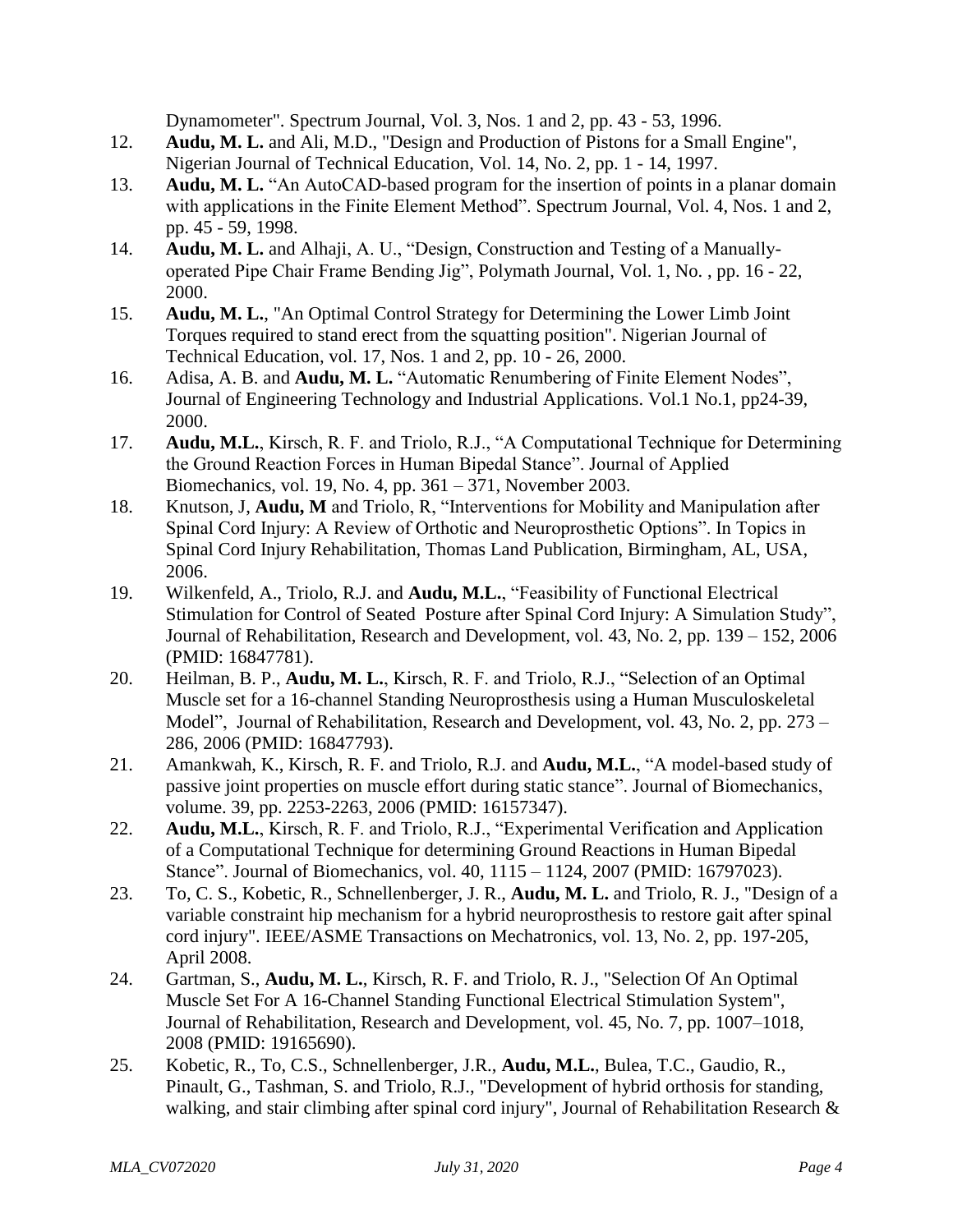Development, Vol. 46, No. 3, Pages 447–462, 2009 (PMID: 19675995).

- 26. Lambrecht, J. M., **Audu, M. L.**, Triolo, R. J. and Kirsch, R. F. "Musculoskeletal model of trunk and hips for development of seated-posture-control neuroprosthesis", Journal of Rehabilitation, Research and Development, vo. 46, No. 4, Pages 515-528, 2009 (PMID: 19882486).
- 27. **Audu, M. L.**, To, C. S., Kobetic, R. and Triolo, R. J., "Gait evaluation of a novel hip constraint orthosis with implication for walking in paraplegia", IEEE Trans. on Neural Systems and Rehab Eng., vol. 18, No. 6, pp. 610-618, 2010 (PMID: 20378478).
- 28. Nataraj, R., **Audu, M. L.**, Kirsch, R. F. and Triolo, R. J., "Comprehensive Joint Feedback Control for Standing by Functional Neuromuscular Stimulation—A Simulation Study", IEEE Trans. on Neural Systems and Rehab Eng., vol. 18, No. 6, pp. 646 - 657, 2010 (PMID: 20923741).
- 29. **Audu, M. L.,** Nataraj R., Gartman S.J., and Triolo R.J., "Posture shifting after spinal cord injury using functional neuromuscular stimulation - a computer simulation study." Journal of Biomechanics, vol. 44, No. 9, pp. 1639-1645, 2011.
- 30. To, C.S., Kobetic, R., Bulea, T.C., **Audu, M.L.**, Schnellenberger, J.R., Pinault, G. and Triolo, R.J. "Stance control knee mechanism for lower-limb support in hybrid neuroprosthesis". Journal of Rehabilitation, Research and Development, vol. 48, No. 7, Pages 839-850, 2011.
- 31. Nataraj, R., **Audu, M. L.**, Kirsch, R. F. and Triolo, R. J., "Trunk Acceleration for Neuroprosthetic Control of Standing – a Pilot Study". Journal of Applied Biomechanics, vol. 28, No. 1., pp 85 – 92, 2012.
- 32. To, C. S., Kobetic, R., Bulea, T. C., **Audu, M. L.**, Schnellenberger, J. R., Pinault, G., Triolo, R. J. "Sensor-Based Stance Control With Orthosis and Functional Neuromuscular Stimulation for Walking After Spinal Cord Injury", Journal of Prosthetics & Orthotics, vol. 24, Issue 3, p 124–132, 2012.
- 33. Bulea T.C., Kobetic R., To C.S., **Audu M.L.**, Schnellenberger J., Triolo R.J. "A Variable Impedance Knee Mechanism for Controlled Stance Flexion During Pathological Gait", IEEE Transactions on Mechatronics, vol. 17, no. 5, pp. 822-832, 2012.
- 34. Nataraj, R., **Audu, M. L.**, Kirsch, R. F. and Triolo, R. J., "Center of mass acceleration feedback control for standing by functional neuromuscular stimulation: A simulation study", Journal of Rehabilitation, Research and Development, vol. 49, No. 2, Pages 279- 296, 2012.
- 35. Nataraj, R., **Audu, M. L.** and Triolo, R. J., "Center of mass acceleration feedback control of functional neuromuscular stimulation for standing in presence of internal postural perturbations", Journal of Rehabilitation, Research and Development, vol. 49, No. 6, Pages 889-912, 2012.
- 36. Nataraj, R., **Audu, M. L.** and Triolo, R. J., "Comparing joint kinematics and center of mass acceleration as feedback for control of standing balance by functional neuromuscular stimulation", Journal of NeuroEngineering and Rehabilitation, vol. 9:25, Pages 1-11, 2012 (PMID: 22559852).
- 37. Bulea, T.C., Kobetic, R., **Audu, M.L.**, Schnellenberger, J.R. and Triolo, R.J., "Finite State Control of a Variable Impedance Hybrid Neuroprosthesis for Locomotion After Paralysis", IEEE Trans. on Neural Systems and Rehab Eng., vol. 21, No. 1, pp. 141 - 151, 2013.
- 38. Nataraj, R., **Audu, M.L.** and Triolo, R.J., "Center of Mass Acceleration Feedback Control of Standing Balance by Functional Neuromuscular Stimulation Against External Postural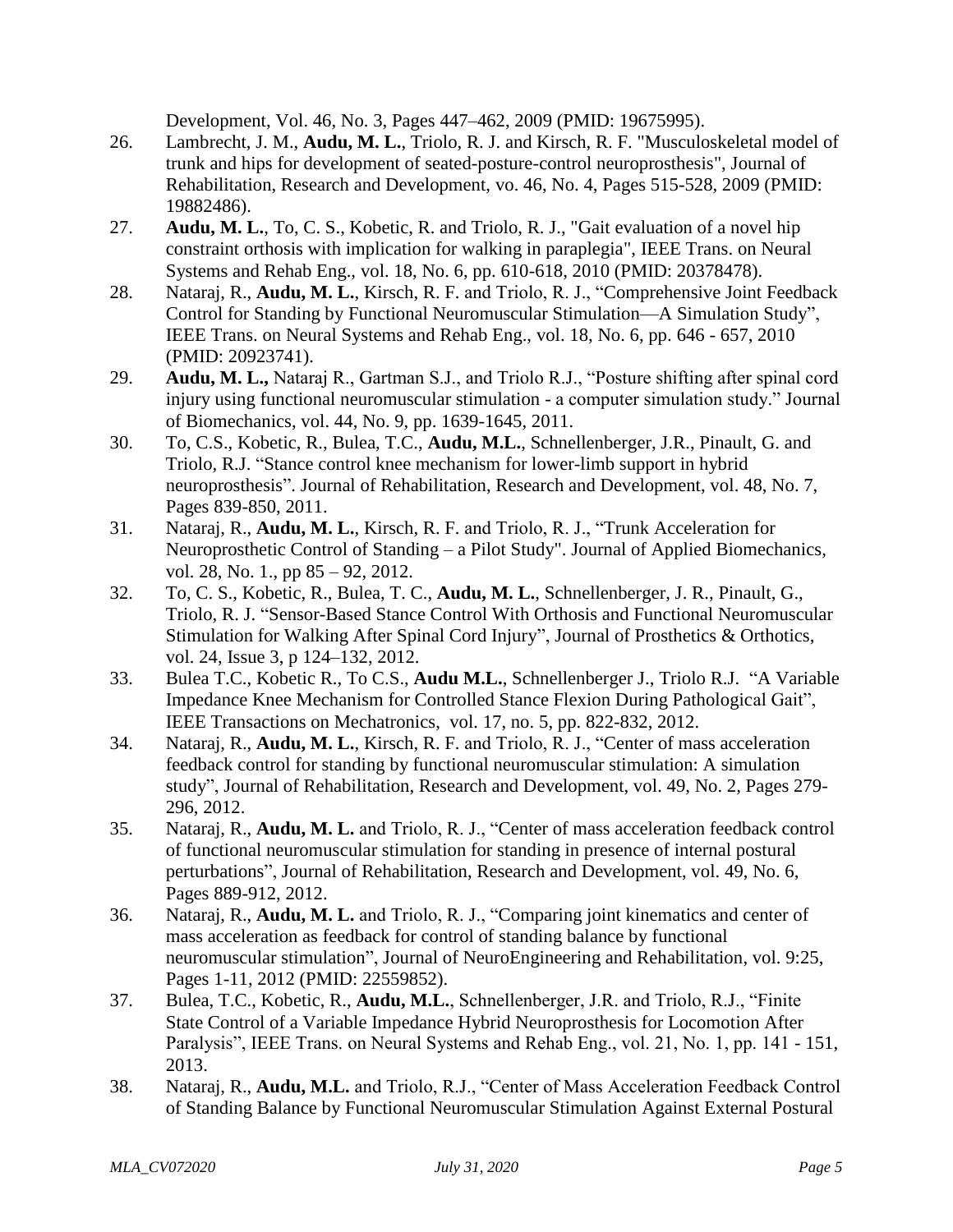Perturbations", IEEE Transactions on Biomedical Engineering, vol. 60, No. 1, pp. 10-19, 2013.

- 39. Triolo, R.J., Bailey, S.N., Miller, M.E., Lombardo, L.M. and **Audu, M.L.**, "Effects of Stimulating Hip and Trunk Muscles on Seated Stability, Posture, and Reach After Spinal Cord Injury", Archives of Physical Medicine and Rehabilitation, vol. 94, pp:1766-1775, 2013.
- 40. Triolo, R.J., Bailey, S.N., Lombardo, L.M., Miller, M.E., Foglyano, K. and **Audu, M.L.**, "Effects of Intramuscular Trunk Stimulation on Manual Wheelchair Propulsion Mechanics in 6 Subjects With Spinal Cord Injury", Archives of Physical Medicine and Rehabilitation, vol. 94, pp. 1997-2005, 2013.
- 41. Bulea,T.C., Kobetic,R., **Audu**,M.L. and Triolo,R.J., "Stance controlled knee flexion improves stimulation driven walking after spinal cord injury.", Journal of NeuroEngineering and Rehabilitation, vol. 10:68, pp:1-11, 2013.
- 42. To, C.S., Kobetic, R., Bulea, T.C., **Audu**, M.L., Schnellenberger, J.R., Pinault, G., Triolo, R.J., "Sensor-based hip control with hybrid neuroprosthesis for walking in paraplegia", Journal of Rehabilitation, Research and Development, vol. 51, No. 2, Pages 229-244, 2014.
- 43. **Audu, M.L.**, Gartman, S.J., Nataraj, R. and Triolo, R.J, "Posture dependent control of stimulation in a standing neuroprosthesis: a simulation feasibility study", Journal of Rehabilitation Research and Development, vol. 51, No. 3, pp:481-496, 2014.
- 44. Ho, C.H., et al, "Functional Electrical Stimulation and Spinal Cord Injury", Physical Medicine and Rehabilitation Clinics of North America, vol. 25, No. 3 , Pages 631-654, 2014.
- 45. Murphy, J.O., **Audu, M.L.**, Lombardo, L.M., Foglyano, K.M., Triolo, R.J. "Feasibility of closed-loop controller for righting seated posture after spinal cord injury", Journal of Rehabilitation, Research and Development, vol. 51, No. 5, Pages 747–760, 2014.
- 46. Bulea, T.C., Kobetic, R., **Audu, M.L.**, Schnellenberger, J.R., Pinault, G. and Triolo, R.J., "Forward stair descent with hybrid neuroprosthesis after paralysis: Single case study demonstrating feasibility", Journal of Rehabilitation, Research and Development, vol. 51, No. 7, Pages 1077-1094, 2014.
- 47. Nataraj, R., **Audu, M.L.** and Triolo, R.J. "Modified Newton-Raphson method to tune feedback gains of control system for standing by functional neuromuscular stimulation following spinal cord injury", Applied Bionics and Biomechanics, vol. 11, pp:169–174, 2014.
- 48. **Audu, M.L.**, Lombardo, L.M., Schnellenberger, J.R., Foglyano, K.M., Miller, M.E. and Triolo1, R.J., "A neuroprosthesis for control of seated balance after spinal cord injury". Journal of NeuroEngineering and Rehabilitation, vol. 12:8, pp:1-12, 2015.
- 49. Nataraj, R., **Audu, M.L.** and Li, Z., "Digit mechanics in relation to endpoint compliance during precision pinch". Journal of Biomechanics, v.48, pp:672-680, 2015.
- 50. Foglyano, K.M., Kobetic, R., To, C.S., Bulea, T.C., Schnellenberger, J.R., **Audu, M.L.**, Nandor, M.J., Quinn, R.D. and Triolo, R.J., "Feasibility of a Hydraulic Power Assist System for Use in Hybrid Neuroprostheses". Applied Bionics and Biomechanics, vol. 2015, Article ID 205104, 8 pages, 2015.
- 51. **Audu, M.L.** and Triolo, R.J., "Intrinsic and Extrinsic Contributions to Seated Balance in the Sagittal and Coronal Planes: Implications for trunk control after Spinal Cord Injury". Journal of Applied Biomechanics, vol. 31, No. 4, pp: 221-228, 2015.
- 52. Chang, S.R., Kobetic, R., **Audu, M.L.**, Quinn, R.D. and Triolo, R.J., "Powered Lower-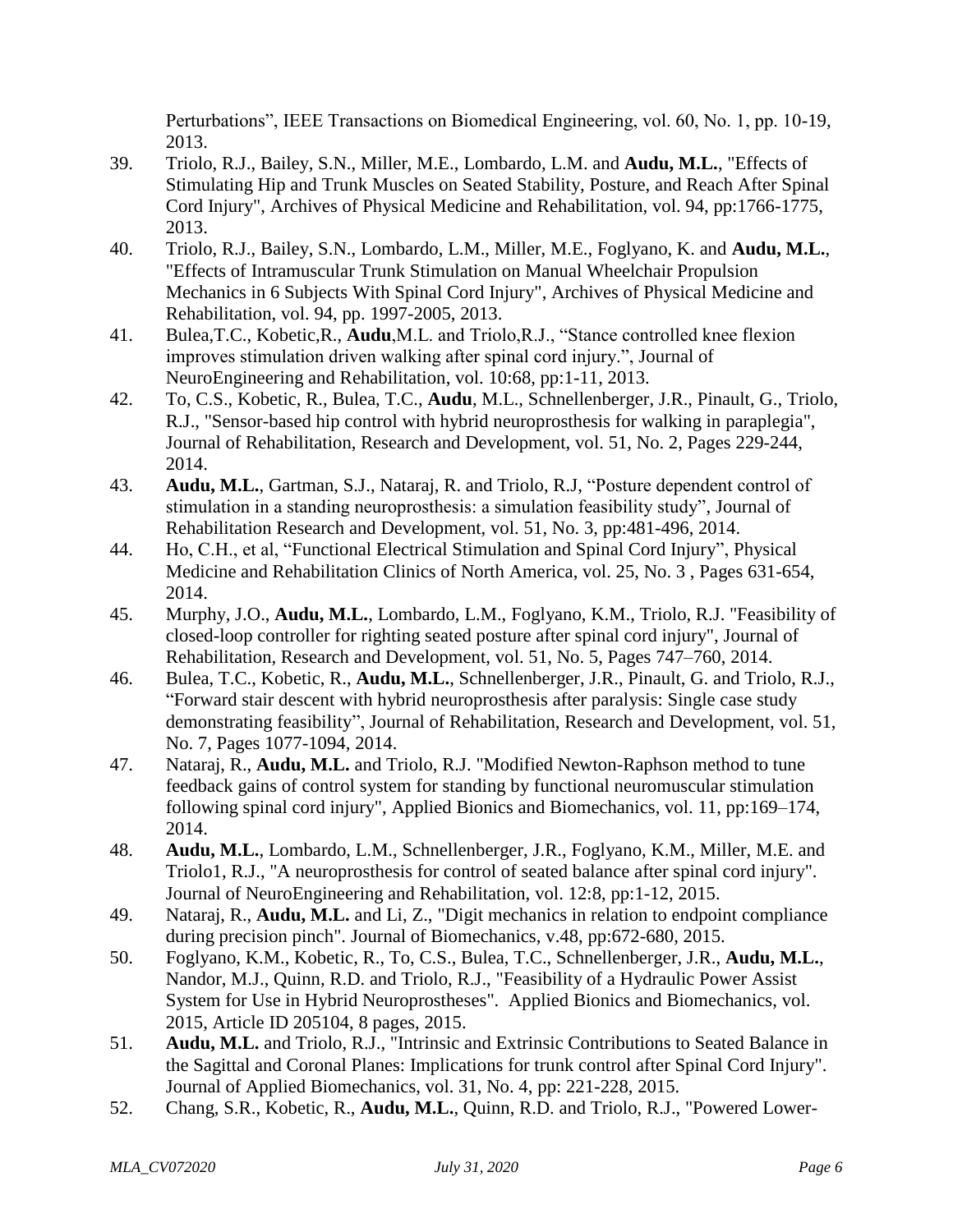Limb Exoskeletons to Restore Gait for Individuals with Paraplegia – a Review", Case Orthopedic Journal, vol. 12, No.1, pp:75-80, 2015.

- 53. Nataraj R., **Audu M.L.** and Triolo R.J. "Simulating the restoration of standing balance at leaning postures with functional neuromuscular stimulation following spinal cord injury". Med Biol Eng Comput., vol. 54(1), pp:163-76, 2016. PubMed PMID: 26324246.
- 54. Crawford, A., Armstrong, K., Loparo, K., **Audu, M.L.** and Triolo, R.J., "Detecting destabilizing wheelchair conditions for maintaining seated posture", Disability and Rehabilitation: Assistive Technology, DOI: 10.1080/17483107.2017.1300347, 2017.
- 55. Chang, S.R., Nandor, M.J., Li, L., Kobetic, R., Foglyano, K.M., Schnellenberger, J.R., **Audu, M.L.**, Pinault, G., Quinn, R.D. and Triolo, R.J. "A muscle-driven approach to restore stepping with an exoskeleton for individuals with paraplegia", Journal of NeuroEngineering and Rehabilitation, 2017, 14:48.
- 56. Hunt, A.J., Odle, B.M., Lombardo, L.M., **Audu, M.L.** and Triolo, R.J. "Reactive stepping with functional neuromuscular stimulation in response to forward-directed perturbations", Journal of NeuroEngineering and Rehabilitation (2017) 14:54.
- 57. Nataraj, R., **Audu, M.L.** and Triolo, R.J. "Restoring standing capabilities with feedback control of functional neuromuscular stimulation following spinal cord injury", Medical Engineering & Physics, vol. 42, 2017, Pages 13-25.
- 58. **Audu, M.L.**, Odle, B.M. and Triolo, R.J., "Control of standing balance at leaning postures with functional neuromuscular stimulation following spinal cord injury", Medical & Biological Engineering & Computing, vol. 56, pp 317–330, 2018.
- 59. **Audu, M.L.**, Kobetic, R., Selkirk, S. and Triolo, R.J. "Lower Extremity Motor System Neuroprostheses", NeuroModulation (2nd Ed.), Krames, E.S., Peckham, P. H. and Rezai, A. R. (Editors), Volume 3, Chapter 97, pp.1171-1182, 2018.
- 60. Armstrong, K.L., Lombardo, L.M., Foglyano, K.M., **Audu, M.L**. and Triolo, R.J., "Automatic application of neural stimulation during wheelchair propulsion after SCI enhances recovery of upright sitting from destabilizing events", Journal of NeuroEngineering and Rehabilitation, 2018, 15:17.
- 61. Odle, B.M., Lombardo, L.M., **Audu, M.L.** and Triolo, R.J. "Experimental Implementation of Automatic Control of Posture-Dependent Stimulation in an Implanted Standing Neuroprosthesis", Applied Bionics and Biomechanics, vol. 2019, Article ID 2639271. [https://doi.org/10.1155/2019/2639271.](https://doi.org/10.1155/2019/2639271)
- 62. Liu C., Lonsberry A. G., Nandor M.J., **Audu M.L.**, Lonsberry, A.J. and Quinn, R.D. "Implementation of Deep Deterministic Policy Gradients for Controlling Dynamic Bipedal Walking", Biomimetics 2019, 4, 28; doi:10.3390/biomimetics4010028.
- 63. Bheemreddy A, Friederich A, Lombardo L, Triolo R.J, **Audu M.L**. Estimating total maximum isometric force output of trunk and hip muscles after spinal cord injury. Med Biol Eng Comput. Vol. 58, pp:739–751, 2020.

Conference/Seminar Papers/Poster Presentations

- 1. Mansour, J. M. and Audu, M. L., "Influence of Passive Elastic Joint Moments on Human Gait". Seventh Annual Conference of the American Society of Biomechanics, Mayo Clinic, Rochester, Minnesota. Sept. 28 - 30, 1983.
- 2. Audu, M. L. and Davy, D. T., "A Comparison of Different Muscle Models in Human Motion Studies". 1984 Advances in Bioengineering, ed. R. L. Spilker, pp 135 - 136.
- 3. Audu, M. L., "Optimization Problems in Human Locomotion Studies", Presented at the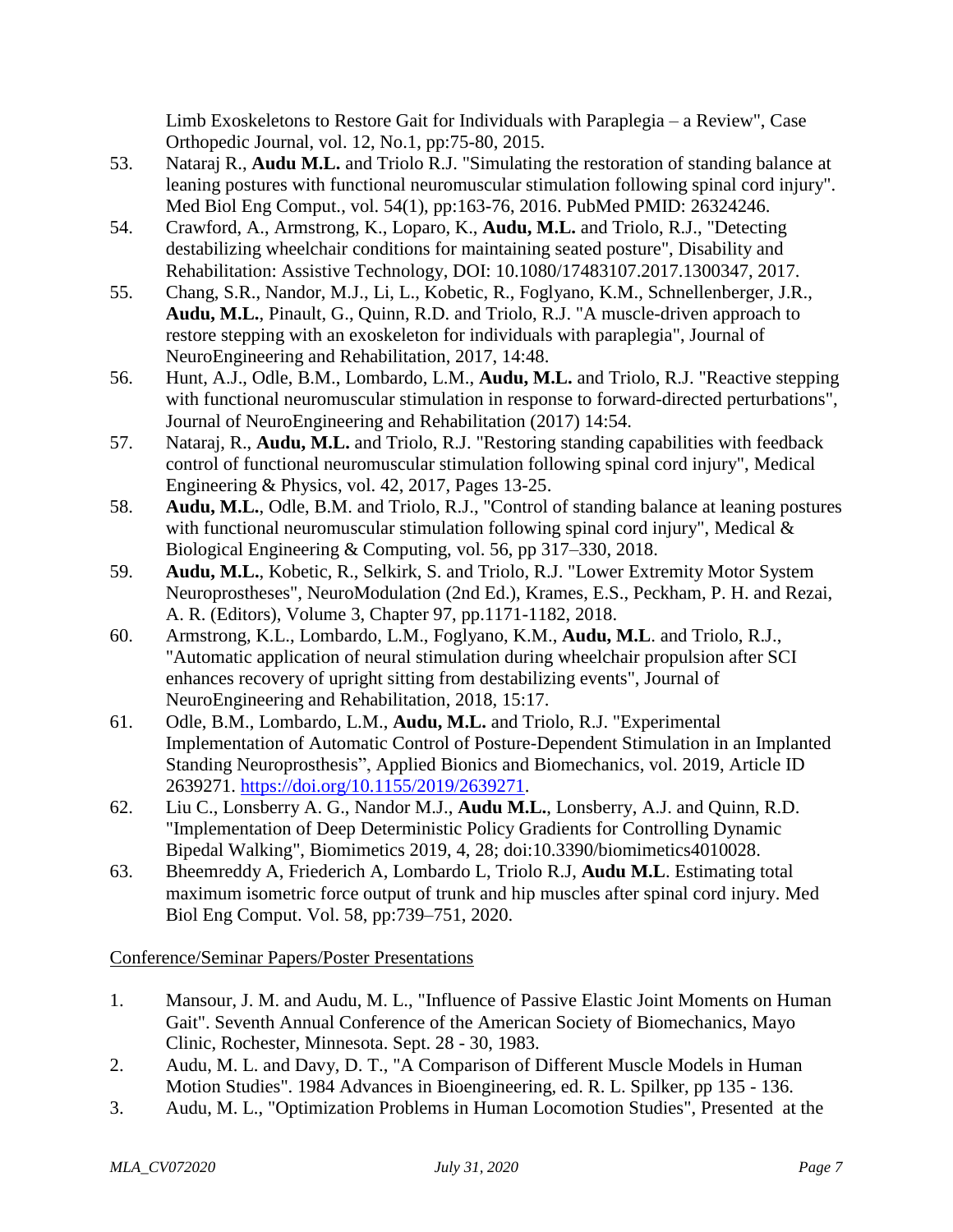National Mathematical Centre, Abuja, Nigeria, Saturday, 13th March, 1999.

- 4. Audu, M.L., Kirsch, R. F. and Triolo, R.J., "Development of an Artificial Vestibular System for Unassisted Standing in FES", Poster Presented at the Thirty Second Neural Prosthesis Workshop of the National Institutes of Health (NIH), Bethesda, Maryland, October, 2001.
- 5. Audu, M.L., Kirsch, R. F. and Triolo, R.J., "Estimating the Ground Reaction Forces in Three-Dimensional Simulation of Standing Posture", Presented at the 6<sup>th</sup> Annual Conference of the International FES Society, Cleveland, OH, June, 2001.
- 6. Audu, M.L., Kirsch, R. F. and Triolo, R.J., "Estimating the Magnitude and Location of the Ground Reaction Forces with Application to three Dimensional Studies of Standing Postures", Poster Presented at the Thirty Third Neural Prosthesis Workshop of the National Institutes of Health (NIH), Bethesda, Maryland, October, 2002.
- 7. Audu, M.L., Kirsch, R. F. and Triolo, R.J., "Three Dimensional Modeling Of The Lower Extremity For The Study Of Static Standing Postures In Functional Electrical Stimulation (FES)", Presented at the Second Joint meeting of the IEEE EMBS-BMES Conference, Houston, Texas, October, 2002.
- 8. Triolo, R.J., Davis, J.A., Audu, M.L., Bogie, K., Kirsch, R. F. and Wilkenfeld, A., "Neuroprosthesis for Standing, Walking and Control of Seated Posture", Poster Presented at the Thirty Fourth Neural Prosthesis Workshop of the National Institutes of Health (NIH), Bethesda, Maryland, October, 2003.
- 9. Hincapie, J.G., Audu, M.L. and Kirsch, R.F., "Adaptive Control Techniques for Upper Extremity Neuroprosthesis", Poster Presented at the Thirty Fourth Neural Prosthesis Workshop of the National Institutes of Health (NIH), Bethesda, Maryland, October, 2003.
- 10. Heilman, B., Kirsch, R.F., Triolo, R.J., Audu, M.L., and Amankwah, K., "Selection of an Optimal Muscle set for a Standing Neuroprosthesis using Human Musculoskeletal Model", Poster Presented at the Thirty Fourth Neural Prosthesis Workshop of the National Institutes of Health (NIH), Bethesda, Maryland, October, 2003.
- 11. International Symposium on Technology Education and Training organized by the World Federation of Technology Organizations ( $27<sup>th</sup>$  June to  $1<sup>st</sup>$  July, 1998). Cape Town - South Africa.
- 12. Internet Technology and Education Workshop organized by the Faculty Center for excellence in Teaching, California State University, Hayward, California, U.S.A. (13<sup>th</sup> to  $16<sup>th</sup>$  August, 1998).
- 13. First World Congress of Colleges and Polytechnics organized by the Association of Canadian Community Colleges, Quebec, Canada (29th May to June 1st, 1999).
- 14. Audu, M.L., Kirsch, R. F. and Triolo, R.J., "Controller design for hands-free standing of SCI subjects with FES", Poster Presented at the *Neural Interfaces Workshop* of the National Institutes of Health (NIH), Bethesda, Maryland, November, 2004.
- 15. Audu, M.L., Kirsch, R. F. and Triolo, R.J., "Design of Controllers for Restoration of Balance in Bipedal Human Standing", *Proceedings of the International Symposium on computer Simulation in Biomechanics*, Cleveland, Ohio, July, 2005, pp. 7-8.
- 16. Nataraj, R., Triolo, R.J., Kirsch, R.F., and Audu, M.L., "Controller development for Automatic Standing Balance using Functional Neuromuscular Stimulation following Spinal Cord Injury", *Proceedings of the International Symposium on computer Simulation in Biomechanics*, Cleveland, Ohio, July, 2005, pp. 9-10.
- 17. Nataraj RN, Audu ML, Kirsch RF, Triolo RJ. "Control System Development for Automatic Standing Balance using Functional Neuromuscular Stimulation (FNS)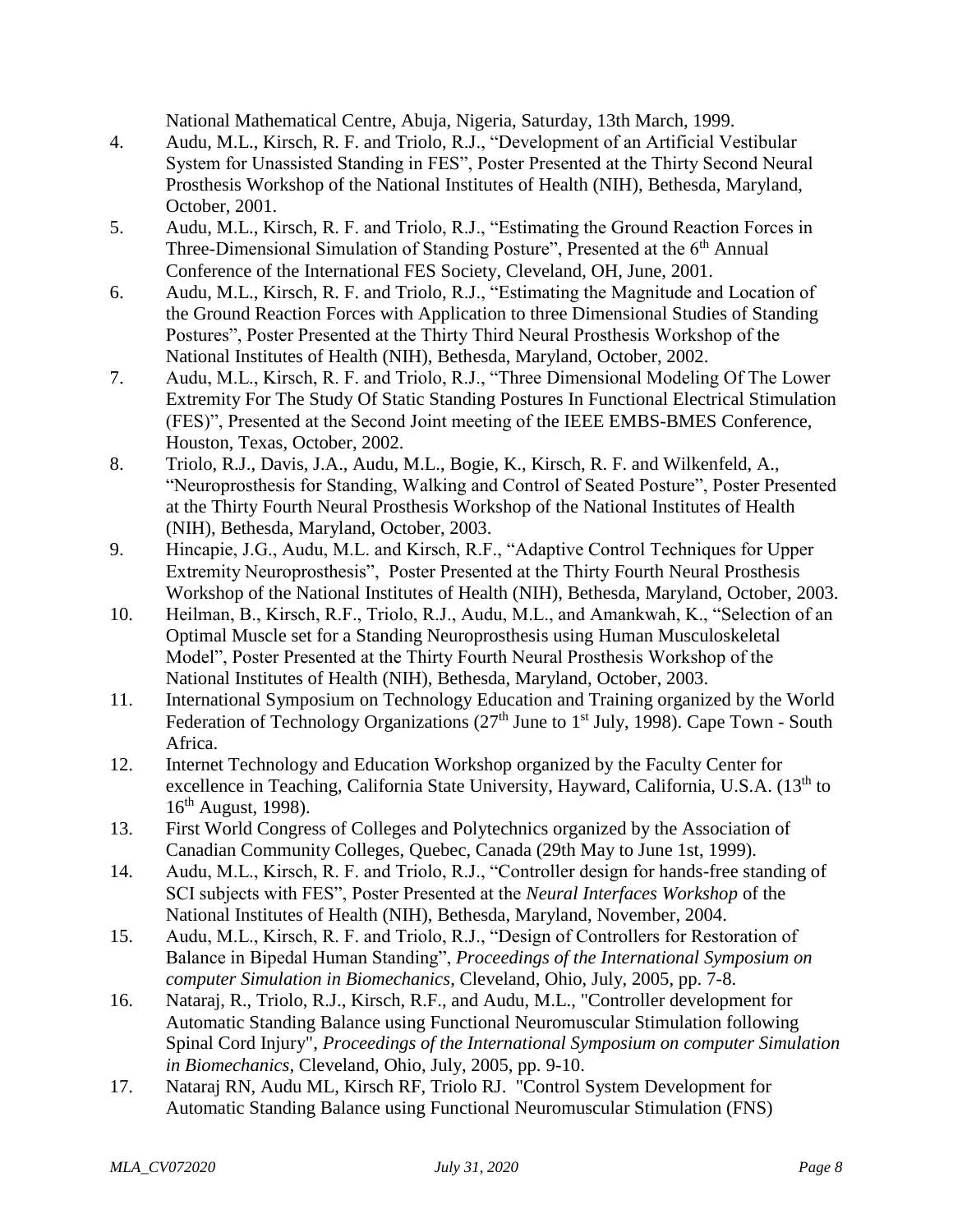Following Spinal Cord Injury (SCI)". *American Society of Biomechanics*, August 2007, Stanford University, Palo Alto, CA.

- 18. Nataraj RN, Audu ML, Kirsch RF, Triolo RJ. "Automatic Control of Standing Balance Using Functional Electrical Stimulation following Spinal Cord Injury", *12th Annual Conference of the International FES Society*, November 2007, Philadelphia, PA.
- 19. Audu, M. L., Nataraj, R., Kirsch, R.F., and Triolo, R.J., "Dynamic Computer Optimization for Standing Balance and Control of Postural Sway after Spinal Cord Injury", *12th Annual Conference of the International FES Society*, November 2007, Philadelphia, PA.
- 20. Audu, M. L. and Triolo, R.J., "Dynamic trunk control for adjustment of seated posture a computer simulation study", Poster presented at the *First Neural Interfaces Conference*, Cleveland, Ohio, USA. 2008.
- 21. Nataraj R.N., Audu M.L., Kirsch R.F. and Triolo R.J., "Development of Sensor-Feedback Control System for Automatic Standing Maintenance Using Functional Electrical Stimulation following Spinal Cord Injury", Poster presented at the *First Neural Interfaces Conference*, Cleveland, Ohio, USA. 2008.
- 22. Audu, M.L., Murphy, J.O. and Triolo, R.J., "Design of Controllers for Seated Balance After Spinal Cord Injury", Military Health System Research Symposium (MHSRS), August, 2012, Ft Lauderdale, FL.
- 23. Audu, M.L., Murphy, J.O and Triolo, R.J., "Trunk Stability after Spinal Cord Injury", *17th Annual Meeting of the International Functional Electrical Stimulation Society (IFESS)*, September 9-12, 2012, Banff, Alberta, Canada.
- 24. Murphy, J.O., Audu, M.L., Triolo, R.J., "Control of Seated Balance after Spinal Cord Injury using Functional Electrical Stimulation", *Biomedical Engineering Society (BMES) Annual Meeting*, October 24-27, 2012, Atlanta, Georgia, USA.
- 25. Audu, M. L., "Neuroprosthetic and Advanced Orthotic Applications for Lower Limb Weakness", Invited Speech to: *Regional Lower Limb Prosthetics &Orthotics Rehabilitation Course* – May 11, 2013.
- 26. Audu, M.L and Triolo, R.J., "Are Paralyzed Muscle strengths underestimated?", *Midwest ASB Regional Meeting, The University of Akron,* March 4-5 th 2014.
- 27. Audu, M.L., Marinis, L. and Triolo, R.J., "Seated balance perturbation rejection control after spinal cord injury", Poster presented at *Case ShowCase*, April, 18, 2014.
- 28. Murphy, J.O., Audu, M.L. and Triolo, R.J., "Comparison between Direct Neuromuscular and Reflex Activation of Hip Flexors: Implications for Maintaining Balance via Protective Stepping". Poster Presented at *Case ShowCase*, April, 18 2014.
- 29. Nataraj, R., Audu, M.L. and Triolo, R.J., "Feedback Control to Restore Forward Standing Balance Using Functional Neuromuscular Stimulation Following Spinal Cord Injury", *Midwest ASB Regional Meeting, The University of Akron,* March 4-5 th 2014.
- 30. Tepe, K., Nogan-Bailey, S., Audu, M.L., and Triolo, R.J., "Selecting Upper Extremity Muscle Signals to Modulate Electrical Stimulation of Trunk Muscles during Manual Wheelchair Propulsion". Poster Presented at *Case ShowCase*, April, 18 2014.
- 31. Audu, M.L., Marinis, L. and Triolo, R.J., "A perturbation rejection controller for seated balance after spinal cord injury", Poster presented at the *World Congress of Biomechanics, Boston, MA*, July, 6-11, 2014.
- 32. Nataraj, R., Audu, M.L. and Li, Z., "Precision pinch joint mechanics in relation to digit endpoint compliance". Poster presented at the *World Congress of Biomechanics, Boston, MA*, July, 6-11, 2014.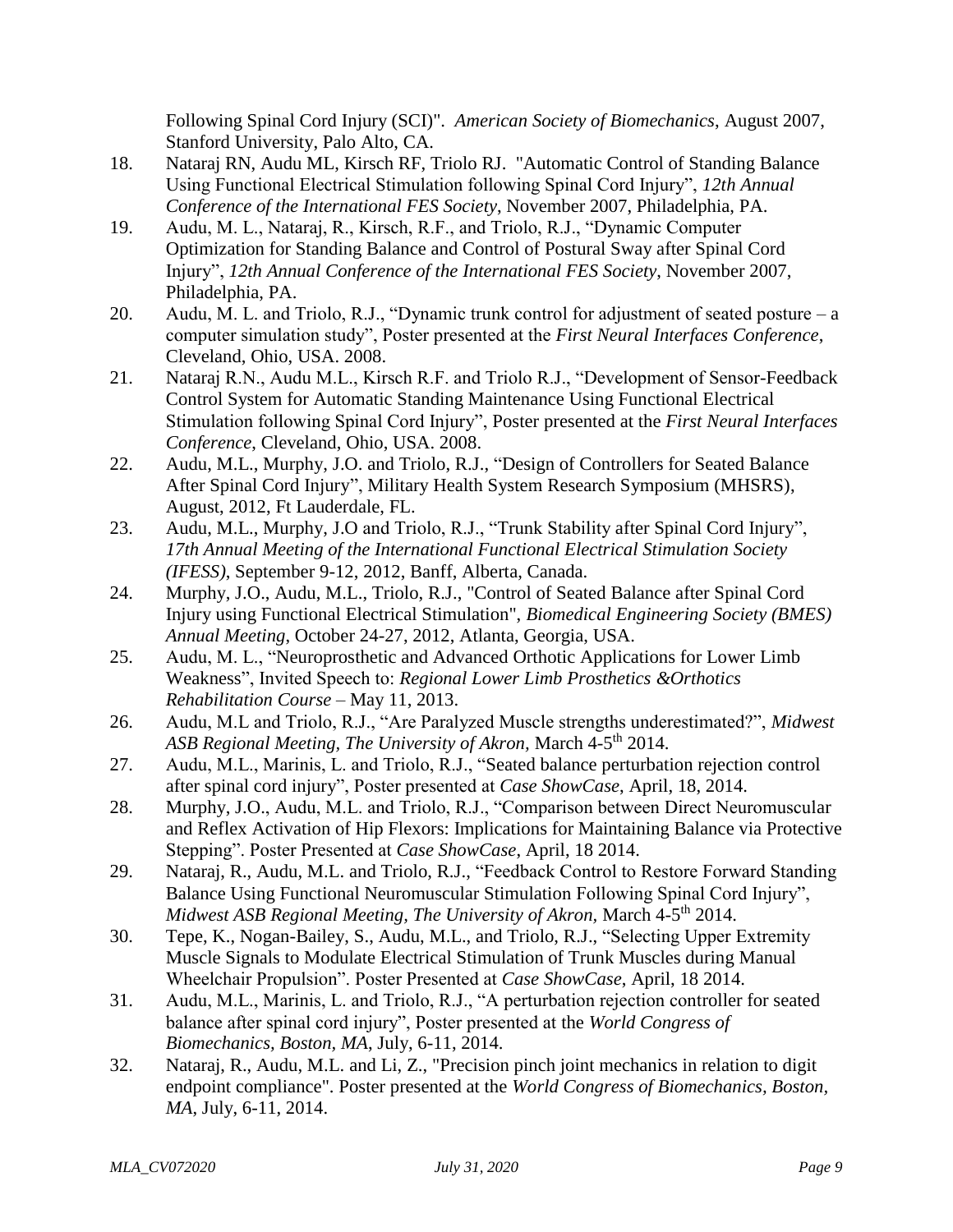- 33. Audu, M.L., Lombardo, L. and Triolo, R.J., "A neuroprosthesis for maintaining seated balance after spinal cord injury", *Military Health System Research Symposium (MHSRS)*, August, 2014, Ft Lauderdale, FL.
- 34. Nataraj, R, Audu, M.L. and Triolo, R.J., "Estimating Center of Mass Kinematics with a Networked Neuroprosthesis for Standing", Presented at the 36th *Annual International IEEE EMBS Conference*, Chicago, Ill., August, 26-30, 2014.
- 35. Nataraj, R., Audu, M.L. and Triolo, R.J. "Simulation of Leaning Standing after Spinal Cord Injury", *Dynamic Walking Conference 2015*, The Ohio State University, July 21-24, 2015, Columbus Ohio.
- 36. Audu, M.L., Odle, B., Nataraj, R. and Triolo, R.J. "Effects of Stimulation on Non-Erect Postures with a Standing Neuroprosthesis," *World Congress on Medical Physics & Biomedical Engineering*, June 7-12, 2015, Toronto CA.
- 37. Crawford, A., Audu, M.L. and Triolo, R.J. "Automatic Detection of Destabilizing Wheelchair Conditions for Modulating Actions of Neuroprostheses to Maintain Seated Posture," *World Congress on Medical Physics & Biomedical Engineering*, June 7-12, 2015, Toronto CA.
- 38. Tepe, K., Nogan-Bailey, S., Audu, M.L. and Triolo, R.J. "Selecting Upper Extremity Command Signals to Modulate Electrical Stimulation of Trunk Muscles During Manual Wheelchair Propulsion," *World Congress on Medical Physics & Biomedical Engineering*, June 7-12, 2015, Toronto CA.
- 39. Audu, M.L. and Triolo, R.J. "A Neuroprosthesis for Coronal Plane Trunk Control,", *World Congress for Neurorehabilitation*, WCNR, Philadelphia PA, May 11-13, 2016.
- 40. Odle. B., Hunt, A., Audu, M., L., Lombardo, L. and Triolo, R.J., "Center of pressure feedback control on task-dependent postures in a user with a standing neuroprosthesis", *Proceedings of the North American Neuromodulation Society-Neural Interfaces Conference*, Baltimore, MD (June 25-29, 2016).
- 41. Odle. B., Hunt, A., Audu, M., L., Lombardo, L. and Triolo, R.J., "Center of pressure feedback control of posture in an implanted standing neuroprosthesis", *38th Annual International Conference of the IEEE Engineering in Medicine and Biology Society*, Orlando, FL (August 16-20, 2016).
- 42. Hunt, A., Odle. B., Audu, M., L., Lombardo, L. and Triolo, R.J., " Reactive Stepping with Functional Neuromuscular Stimulation in Response to Forward Directed Perturbations Reactive Stepping with Functional Neuromuscular Stimulation in Response to Forward Directed Perturbations", *38th Annual International Conference of the IEEE Engineering in Medicine and Biology Society*, Orlando, FL (August 16-20, 2016).
- 43. Audu, M.L., Lombardo, L. M. and Triolo, R.J. "Sagittal plane control of trunk posture after spinal cord injury," *41st Annual Meeting of the American Society of Biomechanics*, Boulder, CO, USA, August 8th – 11th, 2017.
- 44. Odle, B.M., Audu, M.L., Lombardo, L.M. and Triolo, R.J., "Experimental evaluation of a feedback control system to adopt task-dependent postures in an implanted standing neuroprosthesis", *41st Annual Meeting of the American Society of Biomechanics*, Boulder, CO, USA, August 8th – 11th, 2017.
- 45. Armstrong, K.L., Audu, M.L., and Triolo, R.J. "Automatic Application of Neural Stimulation during Wheelchair Propulsion after SCI Enhances Recovery of Upright Sitting from Destabilizing Events," *41st Annual Meeting of the American Society of Biomechanics*, Boulder CO, USA, August 8th- 11th, 2017.
- 46. Armstrong, K.L., Audu, M.L., and Triolo, R.J. "Automatic Detection of Destabilizing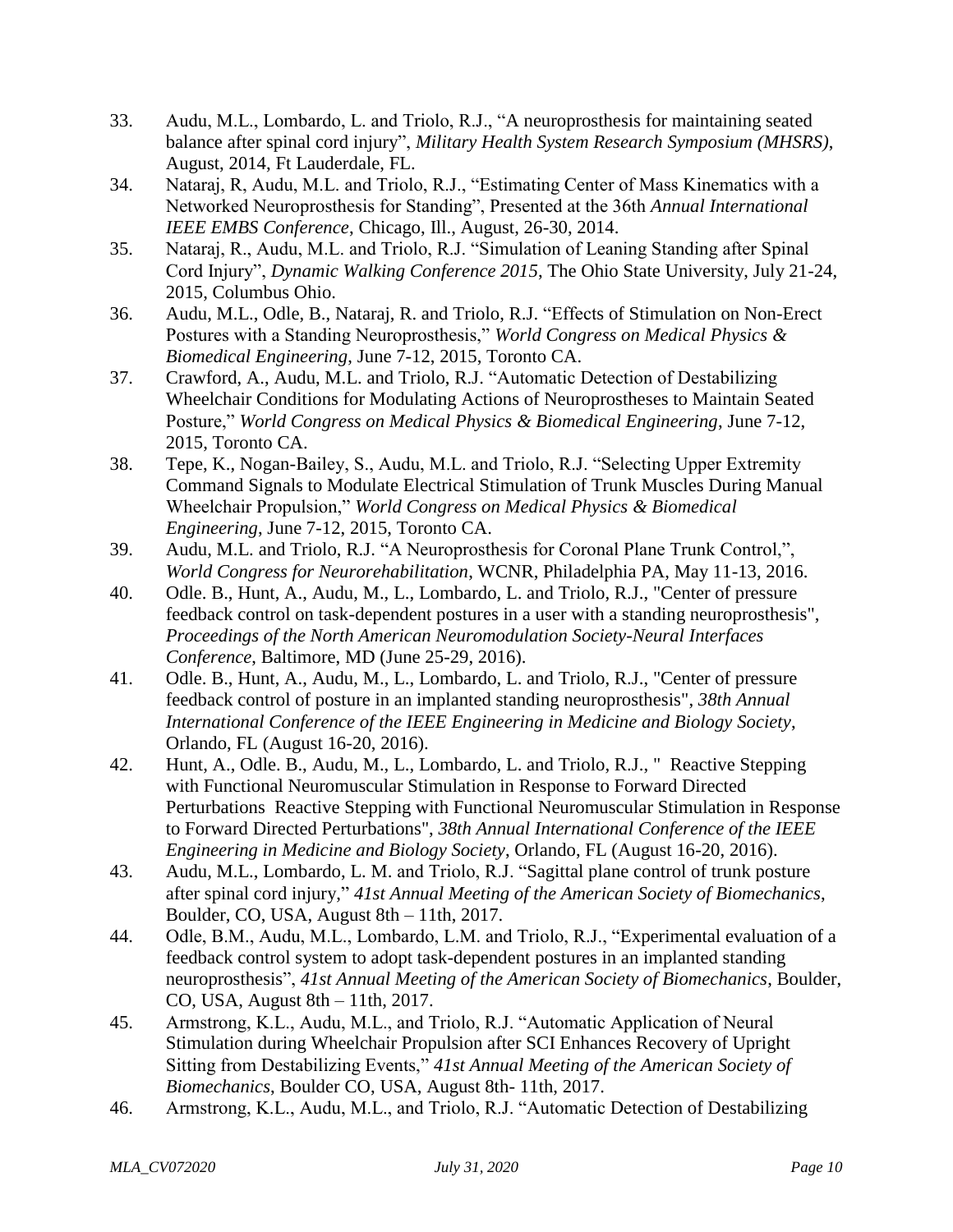Wheelchair Conditions for Modulating Actions of Neuroprostheses to Maintain Seated Posture," *Academy of Spinal Cord Injury Professionals Educational Conference*, Denver, CO, USA, September 3rd – 6th, 2017.

- 47. Armstrong, K.L., Audu, M.L., and Triolo, R.J. "Automatically Detecting Destabilizing Wheelchair Conditions and Applying Electrical Stimulation to Maintain Seated Posture," *Biomedical Engineering Society Conference*, Phoenix, AZ, USA, October 11th – 14th, 2017.
- 48. Audu, M.L., Naji, A. A., Odle, B.M., and Triolo, R.J. "A Sensor Fusion Algorithm for Estimating Center of Mass Kinematics in Human Walking," *42nd Annual Meeting of the American Society of Biomechanics*, Rochester, MN, USA, August 8th – 13th, 2018.
- 49. Odle, B.M., Naji, A. A., Audu, M.L. and Triolo, R.J., "Predicting Interaction Forces Between Upper Extremities and Support Devices", *42nd Annual Meeting of the American Society of Biomechanics*, Rochester, MN, USA, August 8th – 13th, 2018.
- 50. Naji, A. A., Odle, B.M., Audu, M. L. and Triolo, R.J. "Gait Restoration After a Spinal Cord Injury: A Simulation and Experimental Study of the Double Support Phase," *42nd Annual Meeting of the American Society of Biomechanics*, Rochester, MN, USA, August 8th – 13th, 2018.
- 51. Bheemreddy, A., Alibeji, N., Triolo, R.J. and Audu, M.L., "Estimating Coronal Plane Trunk Muscle Maximum Isometric Force after Spinal Cord Injury", *Biomedical Engineering Society Conference*, Atlanta, GA, USA, October 17th – 20th, 2018.
- 52. Bean, N., Odle, B.M., Lombardo, L.M., Audu, M.L. and Triolo, R.J. "Augmentation of caregiver dependent transfers with functional neuromuscular stimulation (FNS)". *Midwest Regional Meeting of the American Society of Biomechanics (ASB)*, Dayton OH, February 2019.
- 53. Bean, N., Odle, B.M., Lombardo, L.M., Audu, M.L. and Triolo, R.J. "Functional neuromuscular stimulation to facilitate assisted transfers: a pilot study". *Rehabilitation Engineering Society of North America (RESNA) Meeting*, Toronto CA, June 2019. Honorable Mention, Student Scientific Paper Competition
- 54. Odle, B. M., Bean, N., Lombardo, L.M., Audu, M.L. and Triolo, R.J. "Feasibility of Neural Stimulation to Facilitate Assisted Transfers after Paralysis", *Academy of Spinal Cord Injury Professionals (ASCIP) Educational Conference and Expo.*, Nashville, TN, September 2 - 4, 2019.
- 55. Hnat, S.K., Audu, M.L., and Triolo, R.J. "Estimating Center of Mass Kinematics using Inertial Measurement Units," *Biomedical Engineering Society Conference*, Philadelphia, PA, USA, October 16th – 19th, 2019.
- 56. Friederich, A.R.W., Alibeji, N.A., Audu, M.L. and Triolo, R.J. "Accurate Characterization of Nonlinear Recruitment Properties of Trunk Musculature", *Biomedical Engineering Society Conference*, Philadelphia, PA, USA, October 16th – 19th, 2019.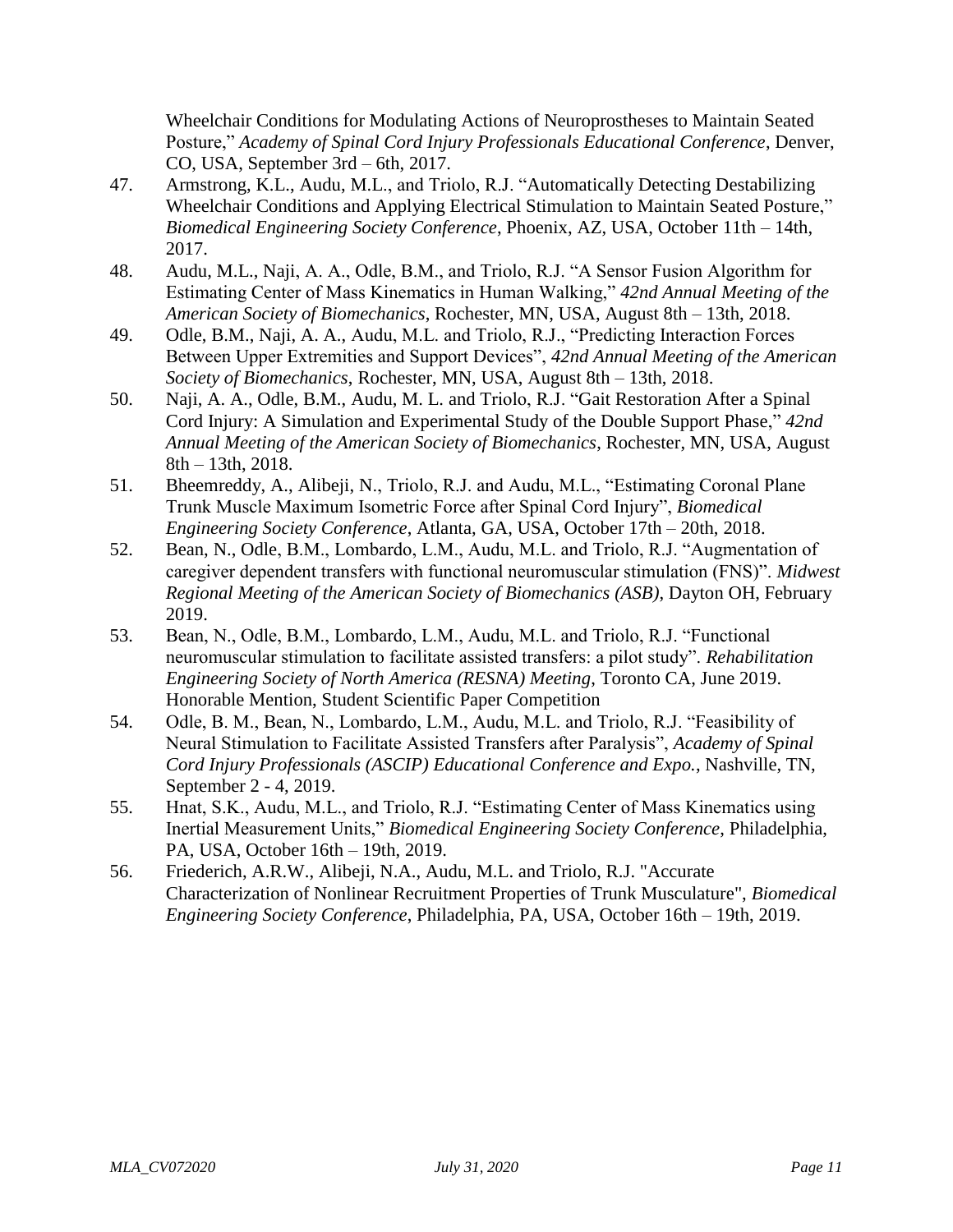## **RESEARCH FUNDING HISTORY**

## **PRINCIPAL INVESTIGATOR:**

| <b>Title</b>                                 | Agency           | <b>Grant Number</b> | <b>Dates</b>   | <b>Direct Costs</b> | <b>Indirect</b> | <b>Total</b> |
|----------------------------------------------|------------------|---------------------|----------------|---------------------|-----------------|--------------|
|                                              |                  |                     |                |                     | <b>Costs</b>    |              |
| <b>Automatic Control of Standing Balance</b> | NIH (NINDS)      | NS040547            | $10/18 - 9/23$ | \$2,293,477         | \$1,105,635     | \$3,399,112  |
| and Gait with Implanted                      |                  |                     |                |                     |                 |              |
| Neuroprostheses                              |                  |                     |                |                     |                 |              |
| Enhancing Seated Stability & Reaching        | NIH (NINDS)      | NS101043            | $4/18 - 4/22$  | \$1,540,224         | \$187,640       | \$1,727,864  |
| After Spinal Cord Injury                     |                  |                     |                |                     |                 |              |
| <b>Enhancing Seated Stability and</b>        | DoD              | SCI160104           | $10/17 - 9/20$ | \$499,875           | \$173,468       | \$673,343    |
| Reaching after Spinal Cord Injury            | <b>SCIRP</b>     |                     |                |                     |                 |              |
| Control of Seated Balance with               | <b>DoD SCIRP</b> | SC090230            | $10/10 - 9/13$ | \$722,115           | \$187,750       | \$909,865    |
| <b>Functional Neuromuscular Stimulation</b>  |                  |                     |                |                     |                 |              |
| <b>Automatic Control of Standing Balance</b> | NIH (NINDS)      | R01 NS40547         | $4/06 - 3/10$  | \$900,000           | \$483,143       | \$1,383,143  |
| with FES                                     |                  |                     |                |                     |                 |              |
| Total:                                       |                  |                     |                | \$5,955,691         | \$2,137,636     | \$8,093,327  |